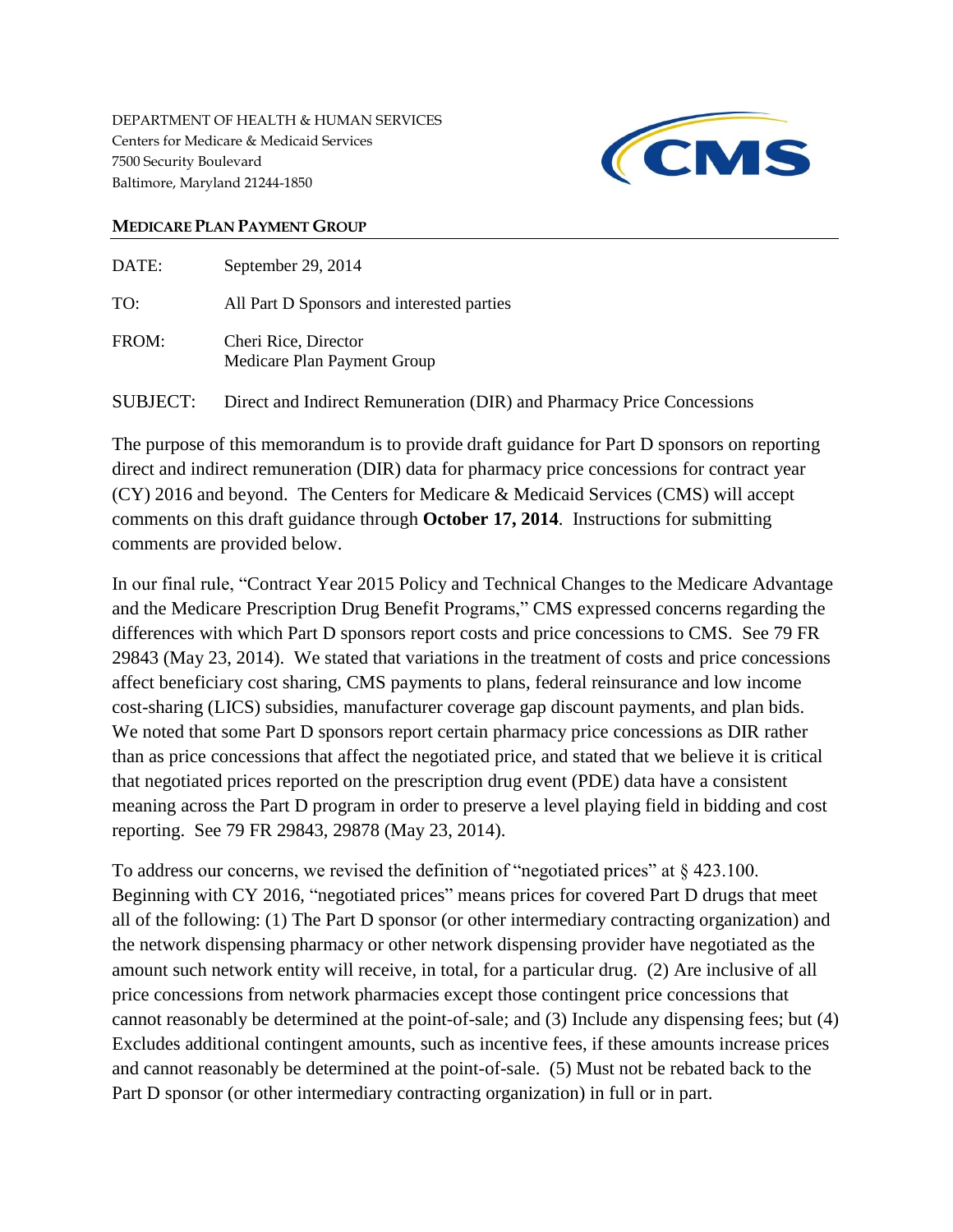As stated in clause 2 of the definition above, negotiated prices include price concessions from network pharmacies except those contingent price concessions that cannot reasonably be determined at the point-of-sale. Those price concessions that cannot be determined at point-ofsale are not considered part of the negotiated prices of Part D drugs and are reported as DIR. We stated in the final rule that we would provide DIR guidance as to which types of pharmacy price concessions would meet the standard for this exception, and we would consult with industry in developing the guidance. See 79 FR 29843, 29878 (May 23, 2014). We request comments regarding the following guidance.

## **Administrative Costs versus Drugs Costs**

Fees that offset operating costs of the sponsor or pharmacy benefit manager (PBM) in complying with Part D requirements meet the definition of administrative costs at § 423.308 and must be reported as part of the bid. Deductions from payment to pharmacies for Part D drugs dispensed are price concessions and must be reported either as DIR or on the PDE, as part of the negotiated price of the Part D drug. The requirements for reporting price concessions apply regardless of how the price concessions are characterized by the Part D sponsor, the PBM, the pharmacy, or any other entity and regardless of whether the price concession is calculated on a per-claim basis. The final rule did not modify the definition of administrative costs, but rather specifies how and when price concessions for Part D drugs must be reported to CMS.

## **Pharmacy Price Concessions**

For the purposes of reporting, pharmacy price concessions can be broken down into two categories – those that can reasonably be determined at point-of-sale and those that cannot. Any pharmacy price concession or incentive payment that can reasonably be determined at point-ofsale must be included in the negotiated price and reported on the PDE. Pharmacy price concessions that cannot reasonably be determined at point-of-sale must be reported as DIR. We believe that determination at the point-of-sale includes an approximation of the price concession, even if the actual amount of the price concession is reconciled after the point-of-sale. In such an instance, we believe the amount that can reasonably be approximated at the point of sale would meet the standard in clause (2) of the definition of negotiated price and should be reported on the PDE. The difference between the amount determined in the final reconciliation of the price concession and the amount reported on the PDE would be reported as DIR.

The following are examples of pharmacy price concessions that we believe can reasonably be determined at the point-of-sale: 1) A Part D sponsor may pay according to a basic rate at pointof-sale, but trigger enhanced payment rates based on generic utilization, pharmacy market share, pharmacy network size, or other metric. If the contingent pricing can be reasonably approximated using recent experience, then we believe the total price, inclusive of the enhancements, should be reported in the negotiated price of the Part D drug. 2) Similarly, a Part D sponsor may agree to an additional payment based on a formula involving utilization,